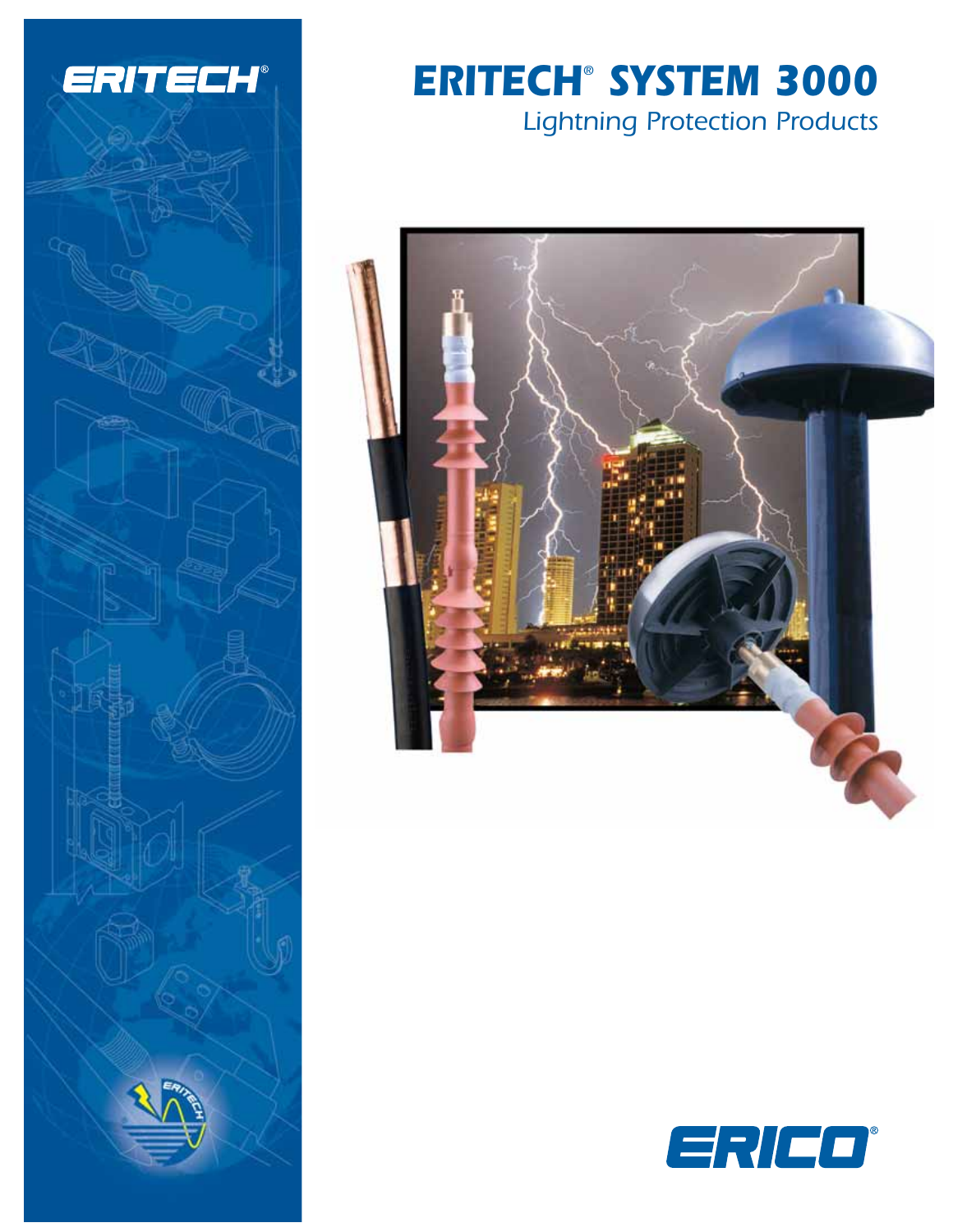**Skytower, Aukland, New Zealand**



Lightning can be devastating. Besides the danger to people, it is a major cause of expensive electronic equipment failure and costly business disruption.

In general, the highest point of a facility is the most vulnerable to a direct lightning strike. Lightning rods or air terminals are needed to capture the strike to a preferred point and to safely conduct the energy to ground to minimize the risk.

ERICO® has developed the ERITECH® SYSTEM 3000 advanced lightning protection system. This innovative system has been used in over 15,000 installations around the world. The Skytower in Auckland New Zealand is an example of the suitability of the system for a wide variety of structure types.

On July 21st, 1999, the ERITECH SYSTEM 3000 ERITECH® DYNASPHERE captured as many as 16 lightning strikes to the Skytower in a period of 30 minutes during a fierce thunderstorm. Video footage of this spectacular event shows the ERITECH DYNASPHERE capturing the lightning strike. As the lightning bolt approaches the tower, the ERITECH DYNASPHERE can be seen to launch a continuous upward leader to intercept the approaching lightning bolt (downward leader).

The Bank of China in Hong Kong has been protected by the ERITECH SYSTEM 3000® from more than 100 direct strikes since 1989. Mt. Tangkuban Perahu Communications Tower in West Java, Indonesia, installed the ERITECH® SYSTEM 3000 and has experienced 56 lightning strikes over a period of 3 years without damage or downtime.

The ERITECH SYSTEM 3000 installed on the Centerpoint Tower, Sydney has recorded more than 40 strikes since November 1995 and the Central Plaza, Hong Kong has been protected from more than 20 lightning strikes since the installation of the system.



# *LIGHTNING STRIKES*

*again and again and again...*



**ERITECH® SYSTEM 3000 ERITECH® DYNASPHERE Air Terminals**

ERICO® is dedicated to providing the best lightning-protection solution for any given application, whether this involves the use of the standards compliant ERITECH® SYSTEM 2000, the ERITECH® SYSTEM 3000 or a hybrid design utilizing a combination of both system types.



ERICO manufactures lightning protection systems in full accordance with more than twelve national and international standards, as well as non-conventional systems based on enhanced air terminals and insulated conductors for applications where these provide an advantageous solution for the customer.

ERICO's approach is solutions driven. The aim is to provide the best solution for a given application. Some structures are more suited to the traditional conventional lightning protection – designs that require protection via complete building structure bonding. Other structures are more suited to a method that utilizes protection via isolation. Whatever the application or protection problem presented, ERICO offers a solution.

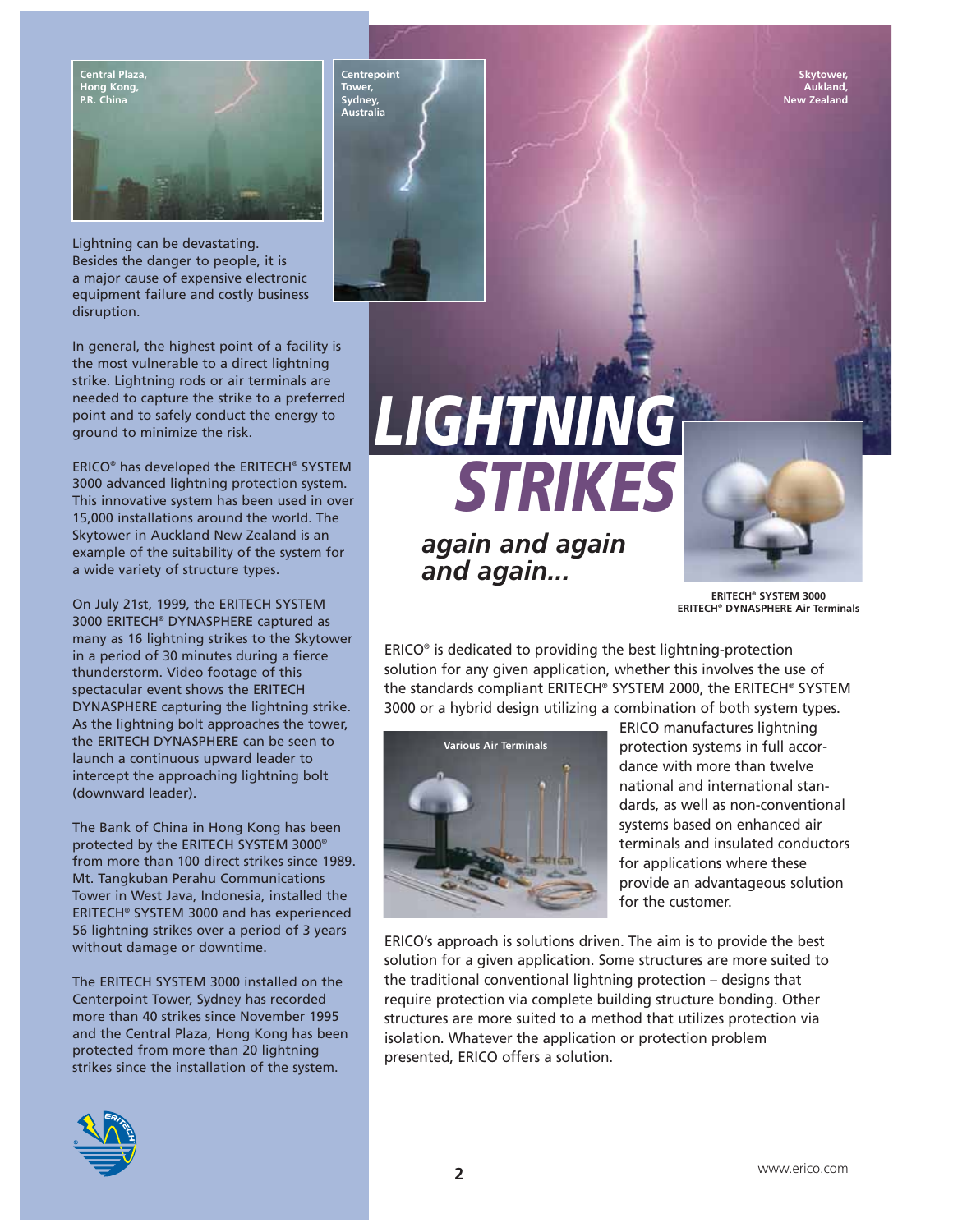#### **What is the ERITECH® SYSTEM 3000?**

The ERITECH® SYSTEM 3000 is a technically advanced lightning protection system. The unique features of this system allow the achievement of reliable lightning capture and control.

The ERITECH® DYNASPHERE air terminal provides a preferred point for lightning discharges which would otherwise strike and damage an unprotected structure and/or its contents. The ERITECH® DYNASPHERE is optimally connected to an ERITECH® ERICORE downconductor and low impedance grounding system in such a way as to provide a totally integrated system.

ERITECH SYSTEM 3000 includes the following elements:

- ERITECH® DYNASPHERE air terminal
- ERITECH® ERICORE downconductor
- Lightning event counter
- Purpose designed low impedance grounding system.

These components form an integral part of the ERICO® Six Point Plan of Protection. Each component must be considered independently and ultimately integrated together to form the complete lightning protection system. Without such integration there is limited protection.

While it is possible to implement a hybrid system using other components, it is important to realize that inefficiencies in any substitute represents an inefficiency in the protection system as a whole.



There is no known method of preventing the occurrence of a lightning discharge. The purpose of a lightning protection system therefore, is to control the passage of a discharge in such a manner that prevents personal injury or property damage. The need to provide protection should be assessed in the early stages of the structure design.



#### **1. The Air Terminal**

The primary function of an air terminal, or air termination system, is to capture the lightning strike to a preferred point, so that the discharge current can be directed via the downconductor(s) to the grounding system.

#### **2. The Downconductor**

The function of a downconductor is to provide a low impedance path from the air termination to the ground system so that the lightning current can be conducted to earth, without the development of excessively large voltages.

In order to reduce the possibility of dangerous sparking (side-flashing), the downconductor route(s) should be as direct as possible with no sharp bends or stress points where the inductance, and hence impedance, is increased under impulse conditions.

#### **3. The Grounding System**

The grounding system must have a low impedance to disperse the energy of the lightning strike. Because the lightning discharge consists of high frequency components, we are particularly concerned with the frequency-dependent electrical parameter of a grounding system – impedance – as well as low resistance grounding.

Grounding systems are highly variable from site to site due to geographical considerations. The grounding grid should minimize the ground voltage potential rise and minimize the risk of injury to personnel or damage to equipment.

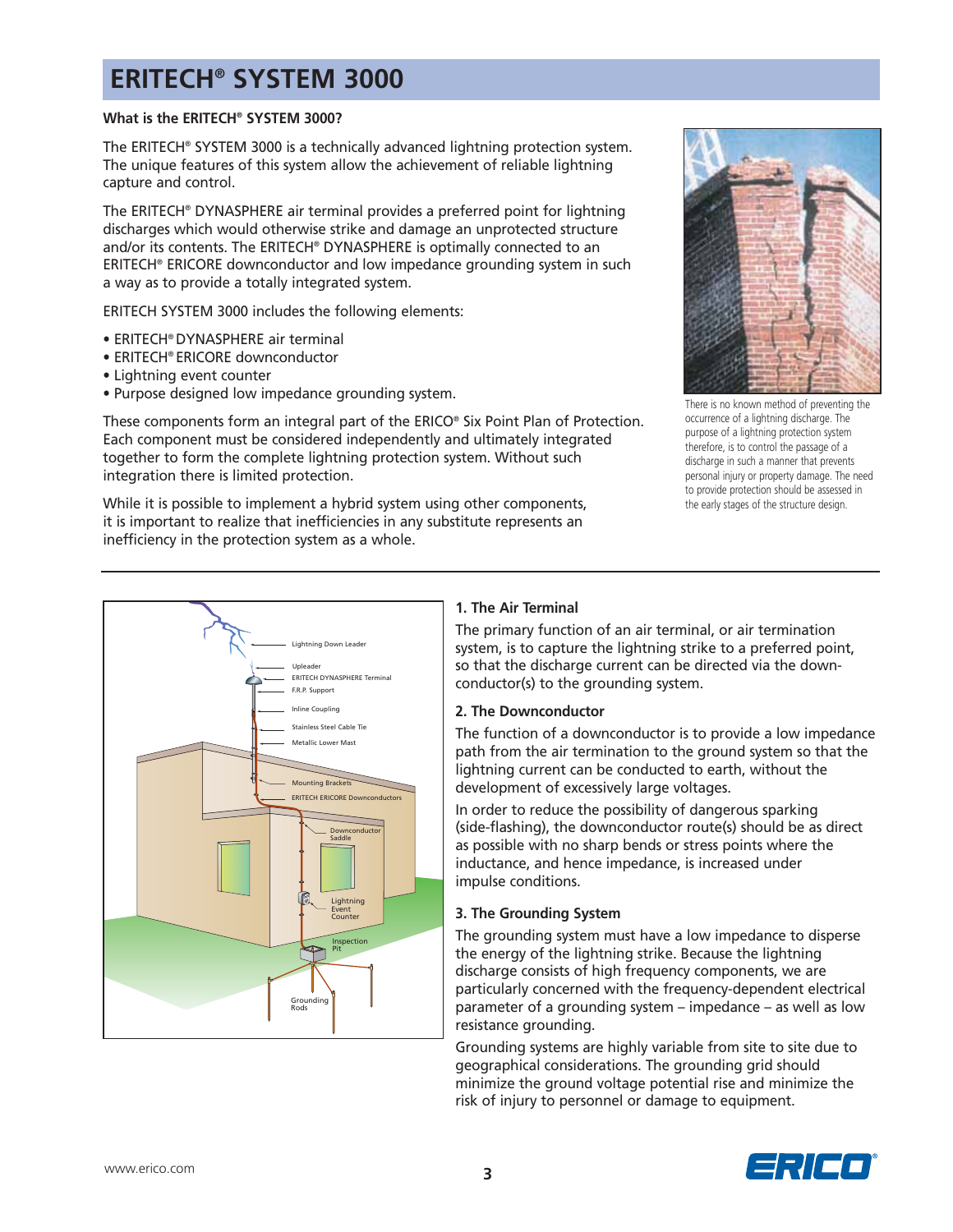









## **ERICO® Involvement in Lightning Protection Research**

ERICO® has investigated the lightning protection process through years of research involving long term field studies. Laboratory testing, using some of the largest outdoor test laboratories, and countless research study programs, including joint ventures with accomplished scientists in the field have also been used in the research process. This extensive research has resulted in some of the most up-todate published technical papers and journals. ERICO is committed to the development of a range of lightning protection standards around the world.

The ERITECH® SYSTEM 3000 has evolved from this research activity, with earlier versions of the ERITECH SYSTEM 3000 providing a building block for the latest advancements through extensive field studies, leading edge indoor and outdoor high voltage testing and computer modeling research support.

ERICO is involved in the lightning protection industry in many countries around the world and acknowledges the diverse protection methods that exist today.







## **LONG-TERM STUDIES DEMONSTRATE THE EFFECTIVENESS OF ERITECH® SYSTEM 3000**

ERICO has conducted two unprecedented, long-term field-validation studies of the Collection Volume Method of lightning protection with the ERITECH SYSTEM 3000 lightning-protection system. The Collection Volume Method (CVM), also known as Eriksson's Attractive Radius Model, defines the lightning "capture volume" of potential strike points on a structure. CVM considers the physical criteria for air breakdown together with a knowledge of the electric field intensification created by different points on a structure.

The first study, conducted from 1988 through 1996 in Hong Kong, demonstrated that it is possible to dimension the interception efficiency or performance of a lightning protection system using real field data. This method circumvents the problems associated with laboratory testing, where scale-size issues are difficult to resolve and faithful replication of the electric field wavefronts observed in nature can be troublesome.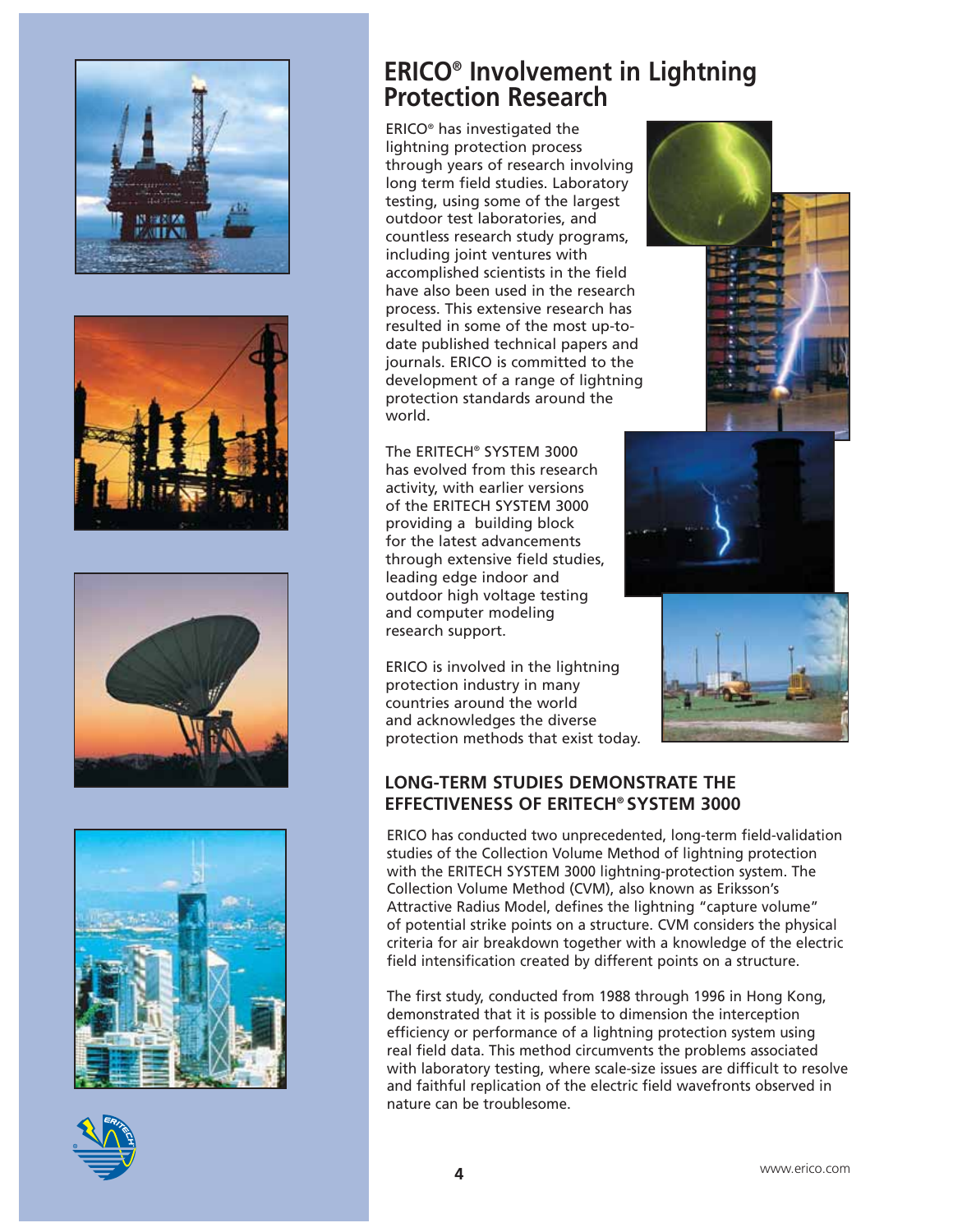The number of strikes to the protection system of the structures in this study were obtained from "lightning event counters" (LEC) placed around the lightning current downconductor cable. Overall, estimates of the strike "yield" demonstrate that the interception rate predicted by the CVM is in excellent agreement with the observed capture frequency. This means that the lightning-interception rate is at least as high as the claimed protection levels, which lie in the 85 – 98% range.

The second study, conducted from 1990 through 2000 in Malaysia, quantified interception efficiency. The study consisted of a statistically valid sample of buildings mainly in the Klang Valley region of Kuala Lumpur. The 47 sites had between 1 and 5 buildings per site with a mean structure height of 58 m (190 ft). The mean actual protection level was 78%, confirming that up to 22% of low-intensity flashes under 10 kA could bypass the lightning protection system (LPS). Mitigating factors such as budget constraints and subsequent changes to the structures (e.g. the addition of antennas and extensions) impacted the initial design and prevented the protection level from being higher. At the end of the study, the actual interception efficiency was 86%, ten percent better than predicted.

Both of these long-term field studies are now published in independently peer-reviewed scientific journal publications.

### **ERITECH® SYSTEM 3000 Supported by Collection Volume Method Placement**

The placement of air terminals on structures is often performed with the Rolling Sphere Method (RSM), which is based on the simple Electro Geometric Model (EGM) for striking distance. The simple EGM does not account for the physical basis of the upward leader inception process and the importance of the structure height or the geometry of objects on the structure. The RSM uses a fixed striking distance, typically 45 m, irrespective of the structure height or width. This means that a structure of height 5 m is assigned the same capture area and strike probability as a 100 m communications tower.

An improved electro geometric model was initially developed by Dr A.J. Eriksson (1979, 1980, 1987). Beginning in the late 1980's, Eriksson's basic model was extended by ERICO® scientists and engineers for application to practical structures. This has been done through computer modeling of electric fields around a wide range of 3D structures and by application of the concept of "competing features," to determine whether a structure is protected. This new method has been known worldwide for many years as the Collection Volume Method (CVM). The CVM considers the physical criteria for air breakdown, together with a knowledge of the electric field intensification created by different points on a structure. CVM then uses this information to provide the optimum lightning protection system for a structure, i.e., the most efficient placement of air terminals for a selected protection level.

Using the modern risk management approach, the CVM output depends on user-selected protection levels. Typical protection levels are in the range 84-99%. These values are taken from a standard distribution of peak lighting stroke currents.

*Design Support* The placement and application of the ERITECH® SYSTEM 3000 is critical to ensure optimal protection is provided. ERICO's unique computer aided design program enables easier, reliable application of the ERITECH SYSTEM 3000, taking into account individual site parameters and the variables required to complete an optimal design using the CVM. Please contact your nearest ERICO® office for applications engineering support.



The Collection Volume Method defines the lightning "capture volume" of potential strike points on a structure. This method is used in conjunction with the ERITECH® SYSTEM 3000 lightning protection system but is equally applicable for the placement of conventional terminals.



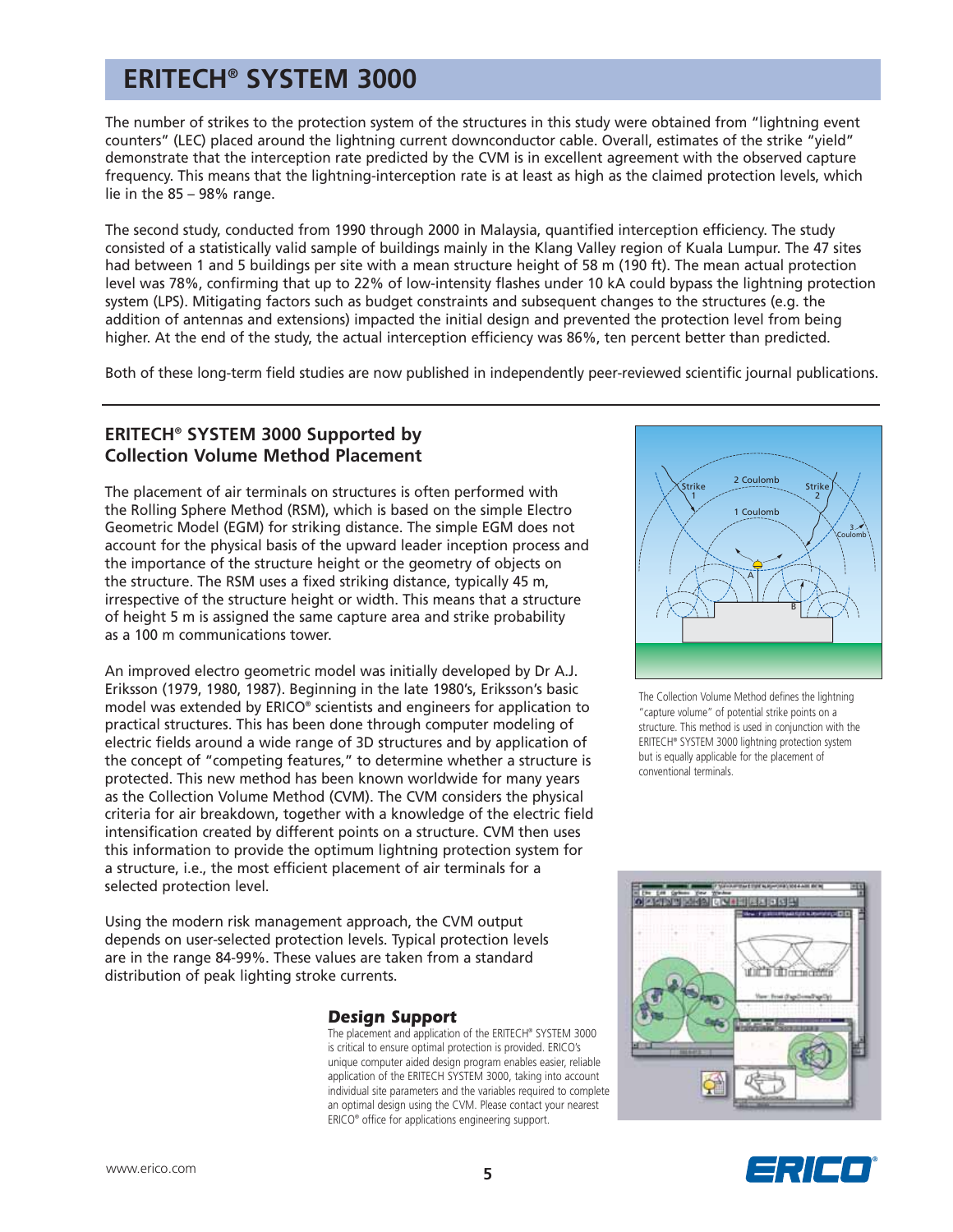#### **The ERITECH® DYNASPHERE Enhanced Air Terminal**

 $(\P)$ 

The patented ERITECH® DYNASPHERE is an enhanced air terminal.

Features include:

- Non-radioactive technology
- No external power required
- No moving parts
- Selection of tip radii and variable impedance to adjust for optimum performance at different installation heights
- Dynamic response to the approach of a lightning downleader

#### **Principles of the ERITECH DYNASPHERE**

For more than 200 years, little improvement was made in lightning protection systems. However, modern research and recording methods have led to an improved understanding of the lightning discharge process, and various advancements have been achieved in the simulation of lightning electric-field conditions. Two fundamental concepts have emerged from these advancements in the lightning attachment process and air terminal performance:

- Air terminals that produce copious quantities of corona (space charge) are less efficient strike receptors.
- An optimum air terminal is one which launches an upward streamer when the ambient electric field is at a level to support the continual propagation of the leader.

The ERITECH DYNASPHERE has been developed with these two concepts in mind. The ERITECH DYNASPHERE is an enhanced Franklin rod with a semi-spherical dome which is capacitively coupled to the electric field of an approaching lightning downleader.

This spherical conductive dome surrounds a central earthed lightning rod. The dome is insulated from the rod but connected to ground via a dynamic variable impedance with DC conduction.

The ERITECH DYNASPHERE is isolated from the structure using an insulated support mast. The mast also helps enable the safe connection of the ERITECH® ERICORE downconductor to the air terminal.



*ERITECH DYNASPHERE MKIV complete with ERITECH ERICORE assembled.*



During the dynamic phase of the thunderstorm, on closer approach of the downward leader, the semi-sphere or dome of the ERITECH® DYNASPHERE will rise in voltage via capacitive coupling. When the voltage is high enough, a triggering arc is created across the air gap between the sphere and grounded rod.

The triggering arc has two effects:

- (i) it produces the large number of free electrons needed to initiate an upward streamer
- (ii) it causes a sudden "snap" increase in the electric field above the air terminal, which provides the additional energy to initiate and convert a strong propagating upward leader.

These two effects develop stable leader propagation to help ensure reliable lightning capture. The size of the air gap is optimized so that a triggering arc only occurs when the ambient electric field is high enough to ensure a stable upward leader can be developed to successfully intercept the downward leader.







**Static Thunderstorm Phase**

**Dynamic Thunderstorm Phase**

**Controlled Triggering Streamer Phase**

The ERITECH DYNASPHERE has been designed to meet the criteria necessary for the controlled emission of a streamer. The concept of "controlled" is important because it is not effective to launch a streamer too early – the ambient field will not be large enough to convert the streamer to a leader and so the streamer will cease to propagate. This will leave a space charge behind which can inhibit future initiation attempts.

#### **Characteristics of an optimum air terminal:**

- Minimal pre-strike corona / space charge.
- Streamers released only when the ambient field can sustain leader initiation and propagation.

Both of these characteristics require a blunt configuration.



*The ERITECH DYNASPHERE Enhanced Air Terminal Capture point of the ERITECH SYSTEM 3000 initiates an upward leader during thunderstorm conditions.*

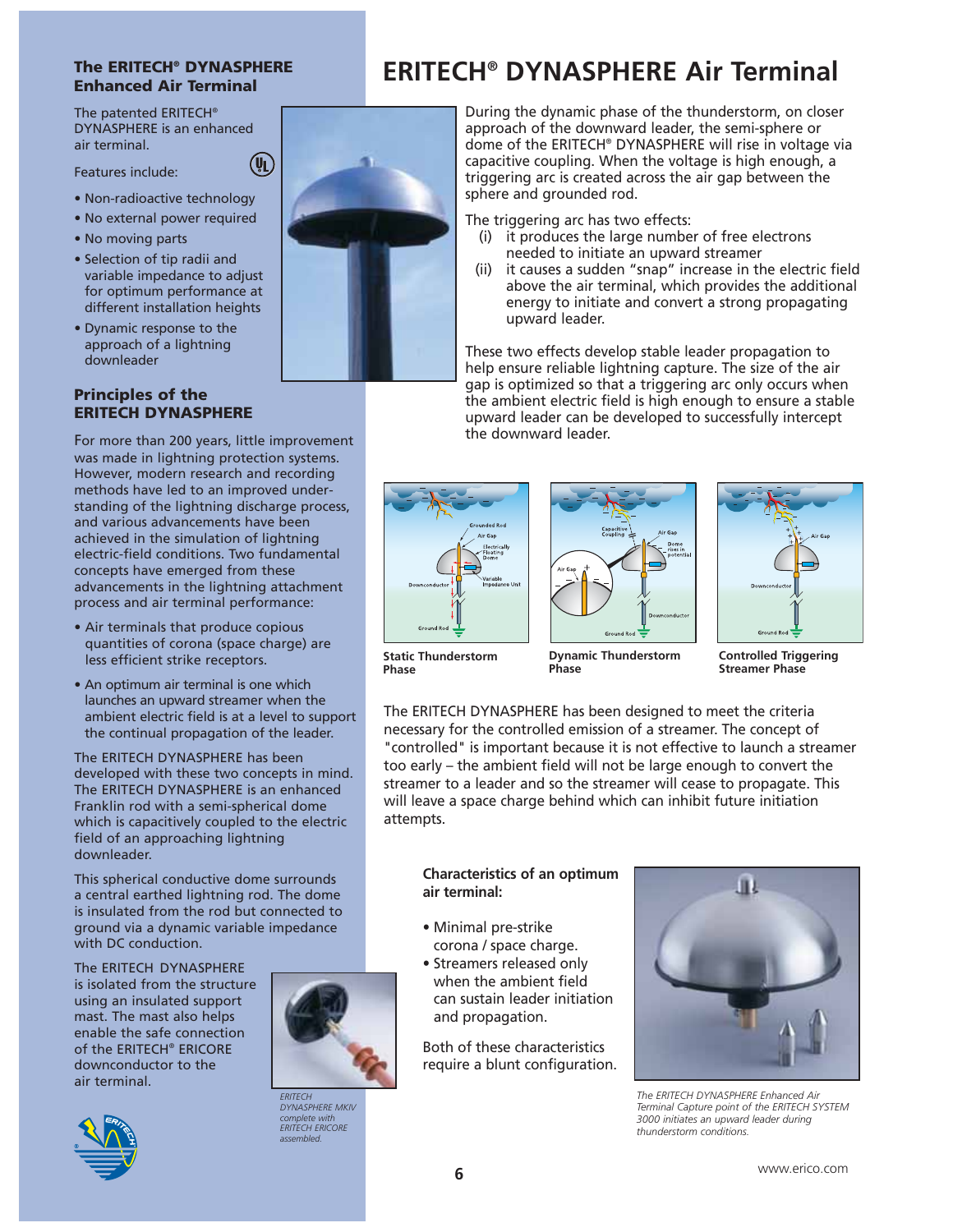## **ERITECH® System 3000**



*The ERITECH® INTERCEPTOR MKIV.*

The ERITECH® INTERCEPTOR Air Terminal is specifically designed for smaller installations that do not require the larger protection radius offered by the ERITECH® DYNASPHERE. The ERITECH INTERCEPTOR is based on similar technology to the ERITECH® DYNASPHERE, but its smaller shape limits its applications to those structures with a smaller footprint such as a cluster of antennae or those that are less than 20 m tall (65 ft).

As the ERITECH INTERCEPTOR tip is limited to small areas or structures under 20 m tall, it is supplied with one standard tip shape. Various mounting arrangements for the ERITECH® INTERCEPTOR are shown below:

#### **ERITECH INTERCEPTOR**



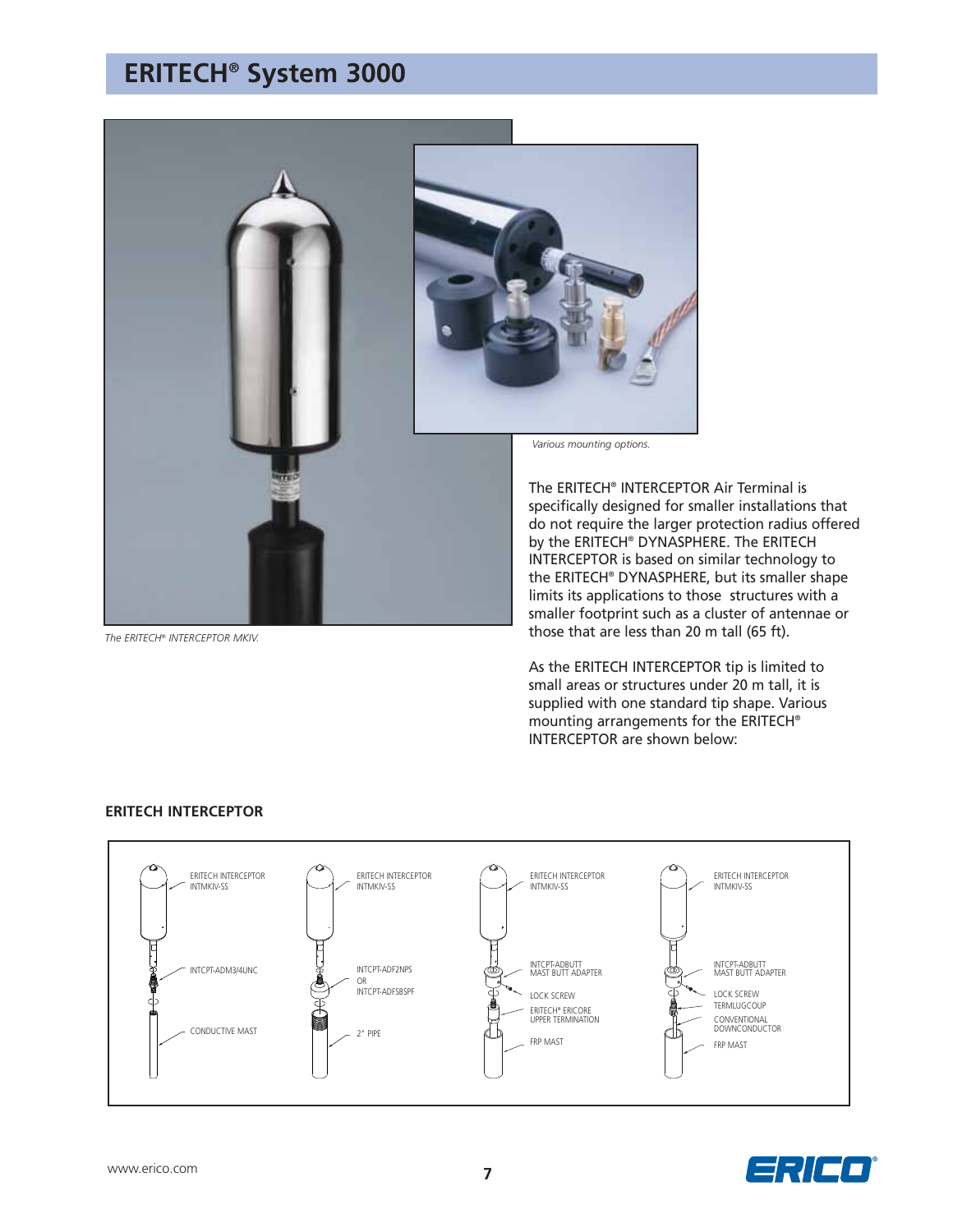

*Cutaway diagram showing the composite layers of ERITECH ERICORE Downconductor. Inset: ERITECH ERICORE upper termination.*

#### **Technical and Design Characteristics of ERITECH® ERICORE**

The ERITECH® ERICORE downconductors have been designed to meet criteria for an effective and reliable downconductor, with the following key characteristics:

- low inductance per unit length
- low surge impedance
- carefully controlled internal electric field distribution to minimize field stresses under current impulse conditions
- carefully designed, stress reducing upper termination



*The ERITECH ERICORE Downconductor is easily retrofitted to existing structures. Inset: ERITECH® Lightning Event Counter (LEC IV) installed to register strikes to ERITECH® SYSTEM 3000.*

## **ERITECH® ERICORE Downconductor**

#### **The ERITECH ERICORE Downconductor**

As an integral part of the ERITECH® SYSTEM 3000, the screened. insulated ERITECH ERICORE® downconductor conveys the lightning discharge current to ground with minimal danger of sideflashing. A unique semi-conductive outer sheath allows electrostatic bonding of the building through cable securing saddles.

The ERITECH ERICORE downconductor evolved after extensive studies of potential voltage rise in structures due to lightning injection. This cable is comprised of carefully selected dielectric materials, which create capacitive balance and help ensure insulation integrity under high impulse conditions.

The unique ability of ERITECH ERICORE to confine a discharge current and simultaneously support electrical bonding helps ensure minimal risk to building, occupants and sensitive electronics.



|                          | Type<br>Discharge | $%$ less<br>than | Waveshape<br>$(\mu s)$ | di/dt (max)<br>$(kA/\mu s)$ | <b>Peak Current</b><br>(kA) |
|--------------------------|-------------------|------------------|------------------------|-----------------------------|-----------------------------|
|                          | $-ve$             | 50               | 5.5/75                 | 24.3                        | 70.1                        |
| $\overline{\phantom{0}}$ | $+ve$             | 50               | 22/230                 | 2.4                         | 28.7                        |
| $\rightarrow$            | $-ve$             | 95               | 1.8/30                 | 65.0                        | 51.9                        |
| 4                        | $+ve$             | 95               | 3.5/25                 | 32.0                        | 59.1                        |

*Statistics taken from IEC 62305 Part 1.*

To understand the technical value of the cable, it is first necessary to review the problems associated with normal downconductors. A value of inductance of 1.6 μH/m is normally regarded as quite small. However, when a current is impressed which is rising at the rate of  $10<sup>10</sup>$ Amperes per second, the effect of this inductance becomes dominant. As an example, a single 60 meter downconductor will rise to a value in excess of 1,000,000 volts with the application of an average discharge. It is for this reason that the ERITECH ERICORE downconductor has a significant advantage over conventional downconductors.

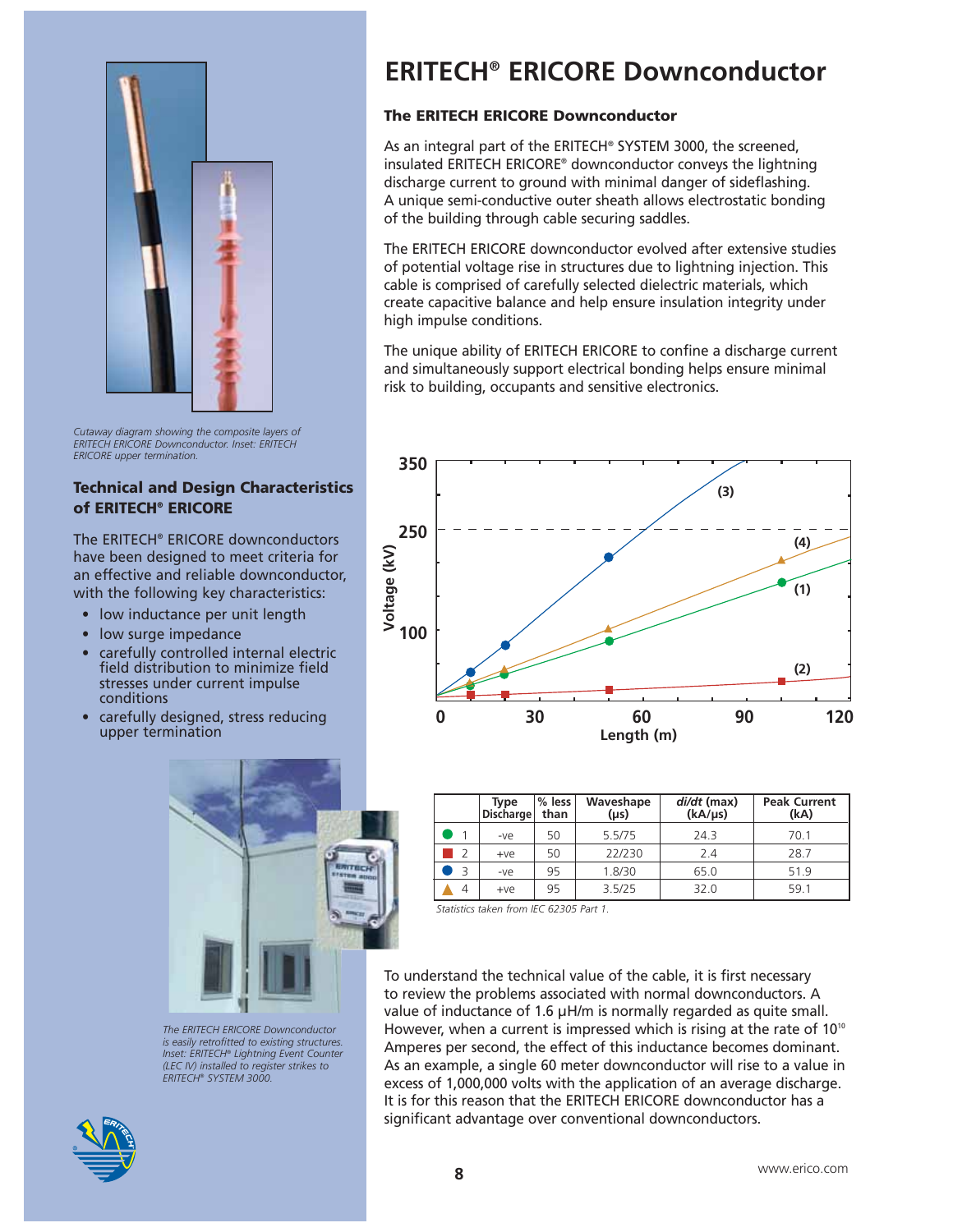## **ERITECH® ERICORE DOWNCONDUCTOR**



ERITECH® ERICORE offers purpose-designed performance in each phase of the lightning control process to help convey the energy safely to the grounding system.

As an example, consider the following comparison between the same 50 m length of conventional downconductor (25 mm x 3 mm copper tape) and ERITECH ERICORE downconductor, using the air breakdown electric field (nominally 3 MV/m) and cable termination voltage (250 kV) as the criterion for "failure" of the downconductors.

The conventional downconductor will, conservatively, cause a flashover or structure dielectric breakdown when carrying lightning currents of only ~ 30 kA. On the other hand, the ERITECH ERICORE screened/insulated downconductor can easily handle far greater lightning currents. This magnitude of lightning current is exceeded in only  $\sim$  5% of lightning events or approximately once every 30 years in a region with a ground flash density of 5 strikes/km<sup>2</sup>/yr (approximately 80 thunder days/yr).

#### **Main Benefits**

- Lightning impulse is contained within the cable and the semiconductive outer sheath is bonded to the structure via metallic saddles, which means that the risk of sideflashing is negligible
- The low characteristic impedance of the cable minimizes internal dielectric failure
- The cable is able to be routed away from sensitive equipment, electrical wiring, structural steel and human work areas
- Use of a single downconductor as opposed to multiple downconductors
- Ease of installation
- Minimal maintenance

| <b>ERITECH ERICORE</b><br>Characteristic             |          |  |  |  |  |
|------------------------------------------------------|----------|--|--|--|--|
| Characteristic impedance $(\Omega)$                  | < 12     |  |  |  |  |
| Inductance (nH/m)                                    | 37       |  |  |  |  |
| Capacitance (nF/m)                                   | 0.75     |  |  |  |  |
| Cross Sectional Area of<br>Conductor - $mm2$         | 55       |  |  |  |  |
| Resistance RDc (mΩ/m)<br>Resistance Rimpulse (mΩ/m)* | 0.5<br>6 |  |  |  |  |
| <b>Upper Termination</b><br>Voltage withstand (kV)   | 250      |  |  |  |  |
| Weight (kg/m)                                        | 1.2      |  |  |  |  |
| Diameter (mm)                                        | 36       |  |  |  |  |

*Characteristics of ERITECH ERICORE downconductor. \* Due to skin effect*

#### **Why Use ERITECH ERICORE?**

The ERITECH ERICORE downconductor cable is purposedesigned low inductance, low impedance cable designed to minimise voltage build-up due to lightning impulses. This cable provides significantly higher performance than any normal HV cable and is specially designed for the control of lightning impulses.

The main danger in controlling lightning impulses is the very fast voltage and current rise times following the capture of the lightning strike.

To further understand the technical value of the cable, it is necessary to review the lightning mechanism and resulting voltage build-up. The voltage between inner conductor and outer sheath is determined by three different parameters. These are dominant at different stages during the operation of the cable in conveying lightning energy to ground (as shown in The Typical Lightning Waveform Table.)

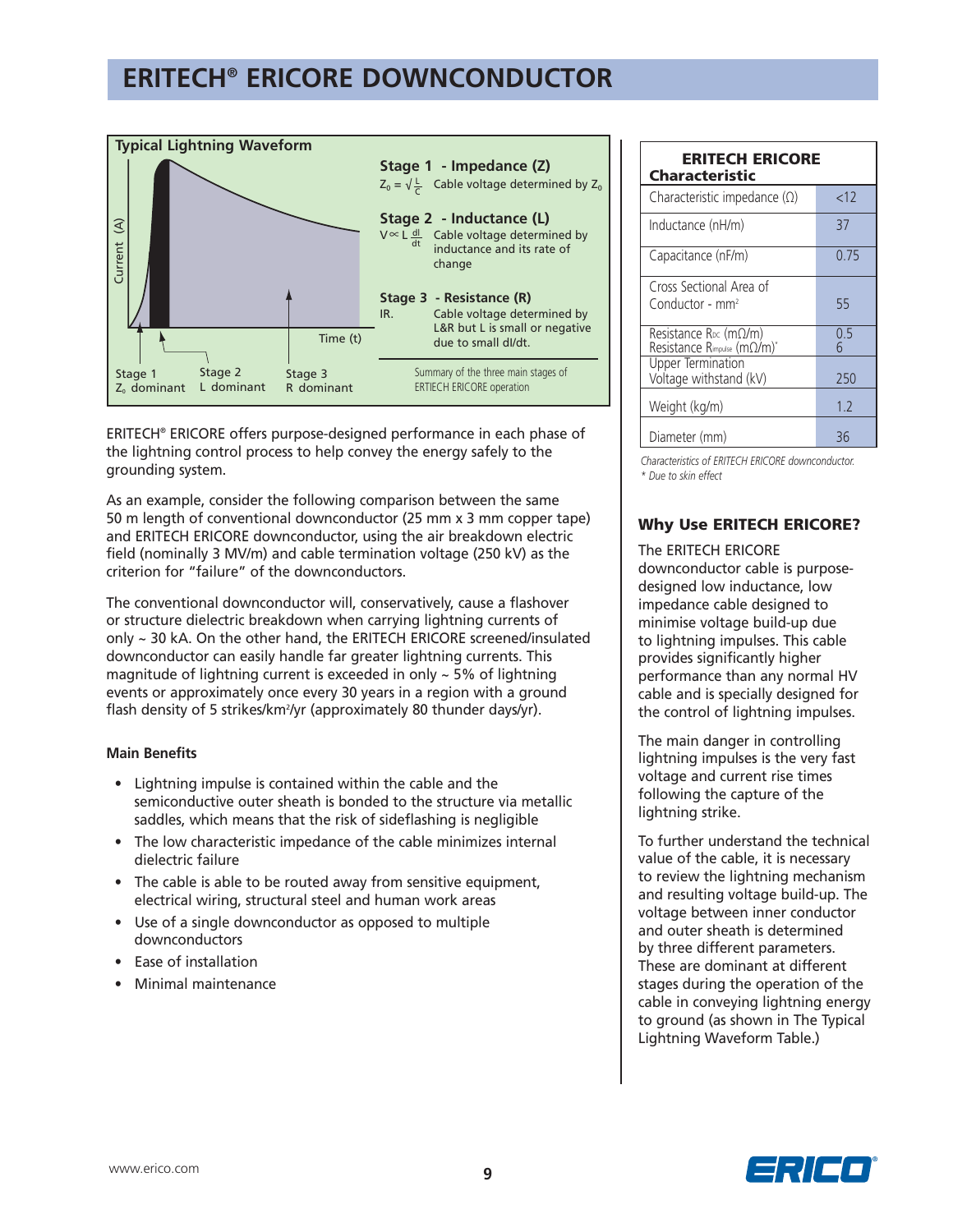

#### **ERITECH® DYNASPHERE** DSMKIV-SS (702085) 5 kg Air terminal



**Stainless Steel Mounting Bracket** 7000250S4 (702065) 1.2 kg Bracket for cantilevered mounting of Aluminum masts.



**ERITECH® INTERCEPTOR** INTMKIV-SS (702089) 2 kg Air terminal for smaller protection areas or structures <20 m tall.



**U Bolt** UBOLT (701460) 0.4 kg Pair of UBOLTs for mounting Aluminum masts.



#### **ERITECH® ERICORE** ERITECH ERICORE (701875) 1.2 kg per meter Insulated downconductor.



#### **Guy Ring**

GUYRING (710280) 0.1 kg Allows guys to attach between FRP mast and Air Terminal.



#### **ERITECH® ERICORE Upper Terminations**

ERICORE/TRM/OS (701915) 1.5 kg Factory upper termination to outside of cable drum.

ERICORE/TRM/IS (701815) 1.5 kg Factory termination to inside of drum.

ERICORE/UTKITA (702025) 1.0 kg Kit for field upper termination.

**ERITECH ERICORE Lower Termination** ERICORE/LTKITA (702005) 1.5 kg

ERITECH ERICORE connection to grounding grid.



## **Guy Kit**

GUYKIT4MGRIP (701305) 4 m 0.4 kg GUYKIT7MGRIP (701315) 7 M 0.7 kg Guy kits for 4 m and 7 m vertical guy heights.



#### **Downconductor Fixings**

CONSAD/E2\*(701990\*\*) Saddle 0.19 kg CONSADFX (701410) Screw 0.01 kg Stainless steel fixings to mount ERITECH ERICORE.

- \*Supplied in USA/Asia as 1 pack of 5 saddles.
- \*Supplied in Europe each, order in multiples of 5.



#### **Inline Coupling**

I/LCOUPL (701320) 2.25 kg Connects FRP mast to lower Aluminum mast. Provides guy attachment points and ERITECH ERICORE exit point.



#### **Tower Saddles**

CR37-2 (336430) Cable Clamp 0.04 kg CR20-2 (336130) C Clip 0.1 kg For fixing ERITECH ERICORE to steel tower legs. CR37-2 supplied in boxes of 50, CR20-2 in boxes of 100.

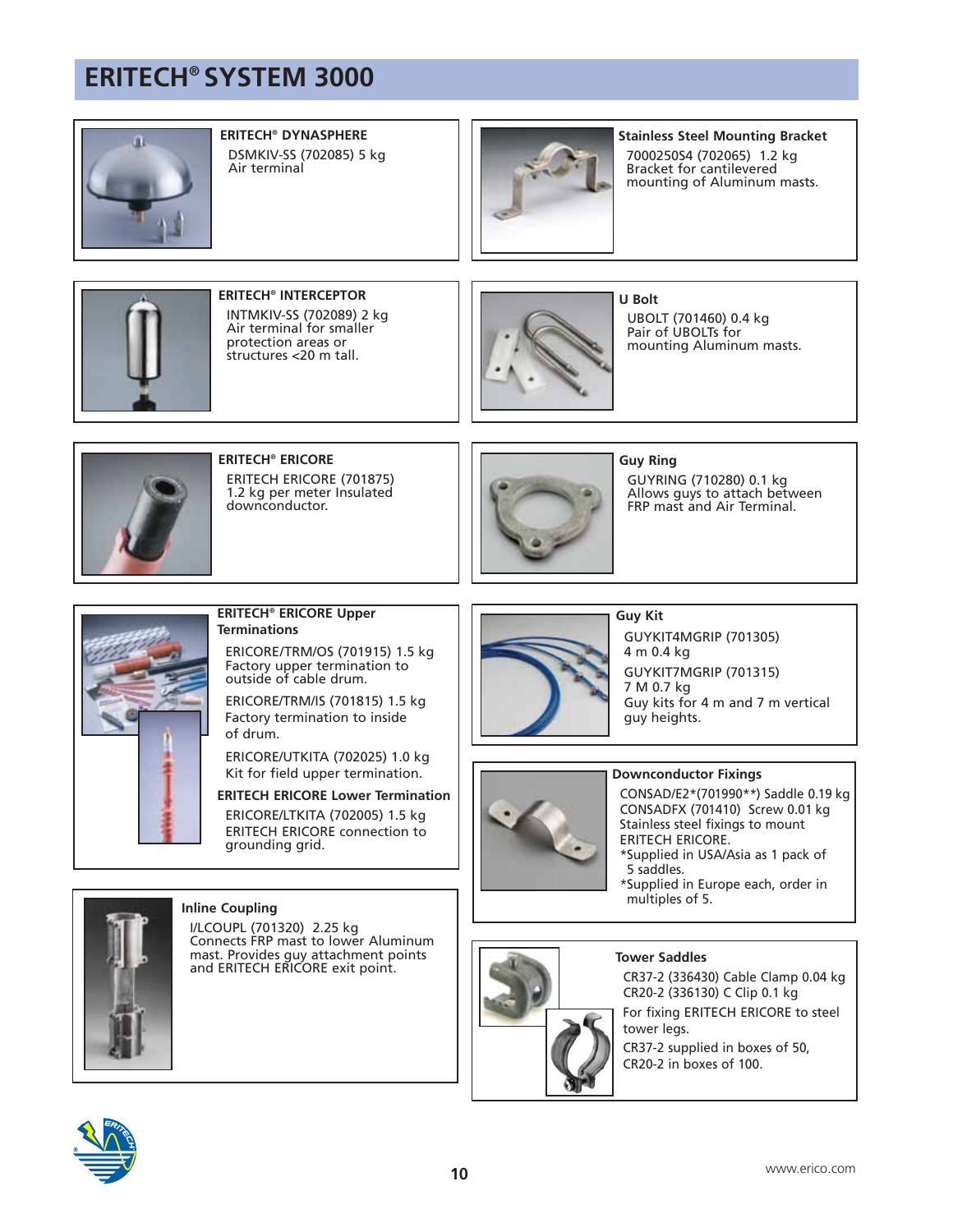

#### **Cable Tie**

CABTIE-SS (701420) 0.05 kg 520 mm stainless steel cable tie for strapping ERITECH® ERICORE to masts and other structures.



#### **Adapter to ER Series Masts**

INTCPT-ADM116UN (702301) 0.1 kg Adapter to mount Air Terminal to ERITECH® ER2-xxxx-SS non insulated masts.



**Lightning Event Counter** LEC-IV (702050) 2.0 kg Installed on downconductor to record number of lightning strikes.



#### **FRP Masts**

FRP2MBLACK (702040) 2 m Black 5 kg FRP2MWHITE (702030) 2 m White 5 kg FRP4.6MBLACK (\*) 4.6 m Black 11.5 kg Insulated upper mast section for air terminals. \* Not available in Europe.



**Adapter for Conventional Cable** TERMLUGCOUPL (701840) 0.1 kg For connection of conventional downconductors to air terminals.



**Base Plate**

MBFRP4.6M (\*) 5 kg Welded steel base plate for guyed installation of FRP4.6MBLK. \* Not available in Europe.



#### **Mast Butt Adapter** INTCPT-ADBUTT (702296) 0.05 kg Required to mount the ERITECH® INTERCEPTOR Air Terminal into



#### **Aluminum Mast**

ALUM3M (502000) 3 m 8.25 kg ALUM4M (701370) 4 m 11 kg ALUM5M (701380) 5 m 13 kg ALUM6M (701390) 6 m 16 kg Masts for cantilevered installations.



#### **Water Pipe Adapter**

the FRP mast.

INTCPT-AD2BSPF\* (702297) 0.1 kg INTCPT-ADF2NSP\*\* (702298) 0.1 kg For mounting Air Terminals to non-insulated water pipe masts \* 2" British thread \*\* 2" USA thread



## **Adapter to 3/4 thread**

INTCPT-ADM3/4UNC (702299) 0.1 kg Adapter to mount Air Terminal to conventional 3/4" lightning protection hardware.

**Aluminum Mast with Base**

MBMAST3M (502040) 3m 9.6 kg MBMAST4M (701340) 4 m 12 kg MBMAST5M (701350) 5 m 15 kg MBMAST6M (701360) 6 m 17 kg Mast with base for guyed installations.

WARNING<br>ERICO products shall be installed and used only as indicated in ERICO's product instruction sheets and training<br>materials. Instruction sheets are available at www.erico.com and from your ERICO customer service repr Improper installation, misuse, misapplication or other failure to completely follow ERICO's instructions and warnings may cause product malfunction, property damage, serious bodily injury and death.

#### WARRANTY

ERICO products are warranted to be free from defects in material and workmanship at the time of shipment.<br>NO OTHER WARRANTY, WHETHER EXPRESS OR IMPLIED (INCLUDING ANY WARRANTY OF MERCHANTABILITY<br>OR FITNESS FOR A PARTICULAR PRODUCTS. Claims for errors, shortages, defects or nonconformities ascertainable upon inspection must be made<br>in writing within 5 days after Buyer's receipt of products. All other claims must be made in writing to ENICO<br>wi returns, promptly be returned to ERICO for inspection. Claims not made as provided above and within the<br>applicable time period will be barred. ERICO shall in no event be responsible if the products have not been<br>stored or either repair or replace nonconforming or defective products for which it is responsible or return the purchase price to the Buyer. THE FOREGOING STATES BUYER'S EXCLUSIVE REMEDY FOR ANY BREACH OF ERICO WARRANTY AND FOR ANY CLAIM, WHETHER SOUNDING IN CONTRACT, TORT OR NEGLIGENCE, FOR LOSS OR INJURY CAUSED BY THE SALE OR USE OF ANY PRODUCT.

LIMITATION OF LIABILITY

ERICO excludes all liability except such liability that is directly attributable to the willful or gross negligence of ERICO's employees. Should ERICO be held liable its liability shall in no event exceed the total purchas LOSS OR DAMAGE INCURRED BY BUYER.